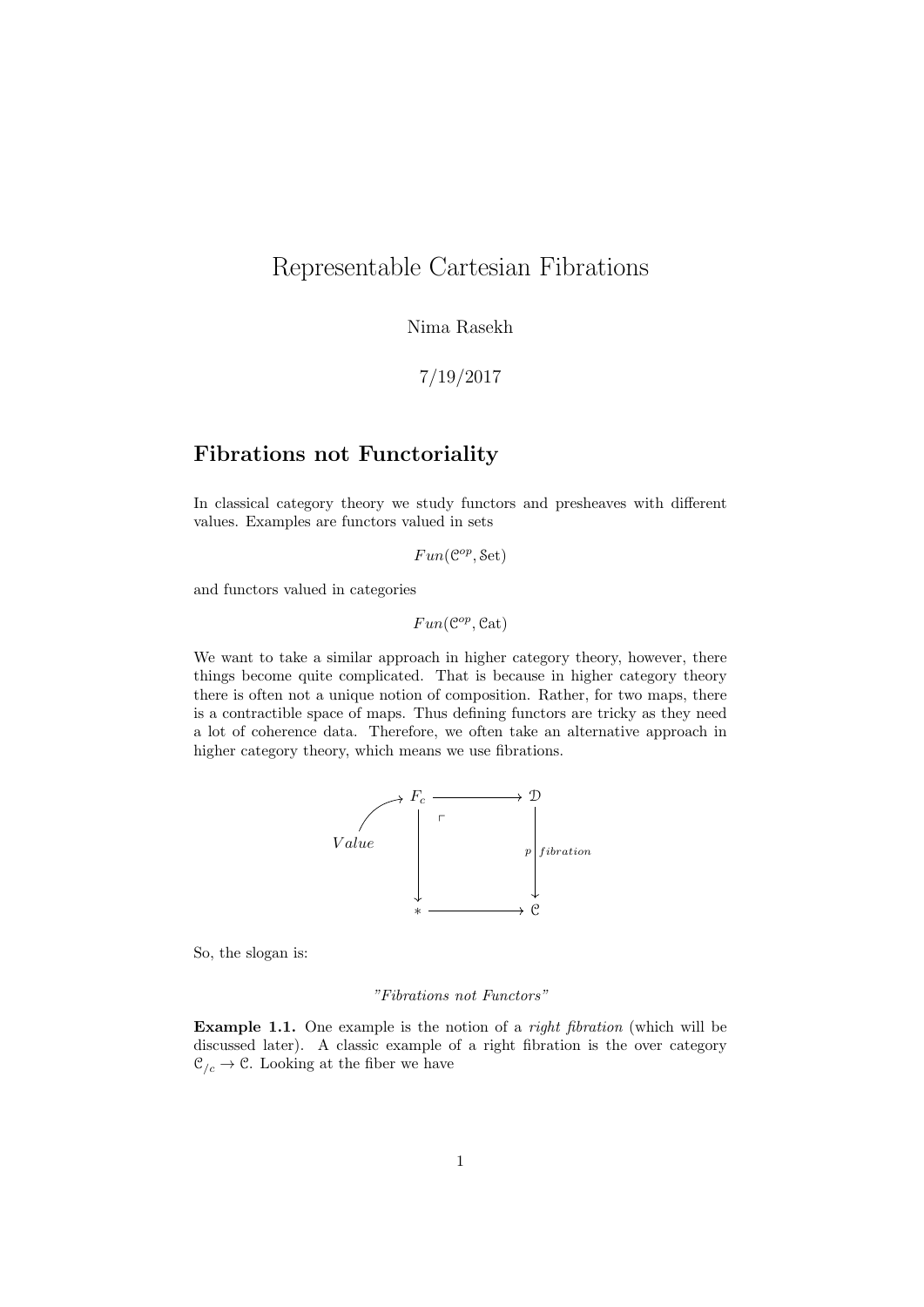

The fiber is exactly the value we associate to the representable functors. Thus, we think of this right fibration as the representable right fibration.

#### Cartesian Fibrations

Our next goal is to study fibrations which model presheaves valued in higher categories  $\mathcal{C}at_{\infty}$ . Before I move on I should point out this has been studied extensively by Lurie (Section 2.4 of [\[Lu09\]](#page-5-0)) in the context of quasicategories. It has also been studied by Riehl and Verity ([\[RV17\]](#page-5-1)) in their model independent framework of  $\infty$ -cosmoi and by de Brito using Segal objects ([\[dB16\]](#page-5-2)).

Before we give any definition let us review the construction of complete Segal spaces as introduced by Charles Rezk in [\[Re01\]](#page-5-3). Complete Segal spaces are a model of higher categories. They come with a simplicial model structure, which gives us efficient ways to study higher categories.

| Category                                                           | Functorial over $C$                                                          |
|--------------------------------------------------------------------|------------------------------------------------------------------------------|
| $Spaces = Fun(\Delta^{op}, Set) = S$                               | Simplicial Spaces over $\mathcal{C} = s\mathcal{S}_{\text{/}\mathcal{C}}$    |
| Kan complexes (Kan)                                                | Right fibration (contravariant)                                              |
| Simplicial Spaces = $Fun(\Delta^{op}, \mathcal{S}) = s\mathcal{S}$ | Bisimplicial Spaces over $\mathcal{C} = ss\mathcal{S}_{\text{/}\mathcal{C}}$ |
| Reedy fibrant (Reedy)                                              | Reedy right fibration (Reedy contravariant)                                  |
| Simplicial Spaces = $s\delta_{CSS}$                                | Bisimplicial Spaces over = $(ss\delta/e)_{Cart}$                             |
| Complete Segal Spaces (CSS)                                        | Cartesian Fibrations (Cartesian)                                             |

Let us make this intuitive story given here precise and give concrete definitions. The next definition is by Charles Rezk but also appears in [\[dB16\]](#page-5-2).

**Definition 2.1.** Let C be a CSS. A map  $\mathcal{D} \to \mathcal{C}$  is a right fibration if it is a Reedy fibration and the following is a homotopy pullback



in the Kan model structure.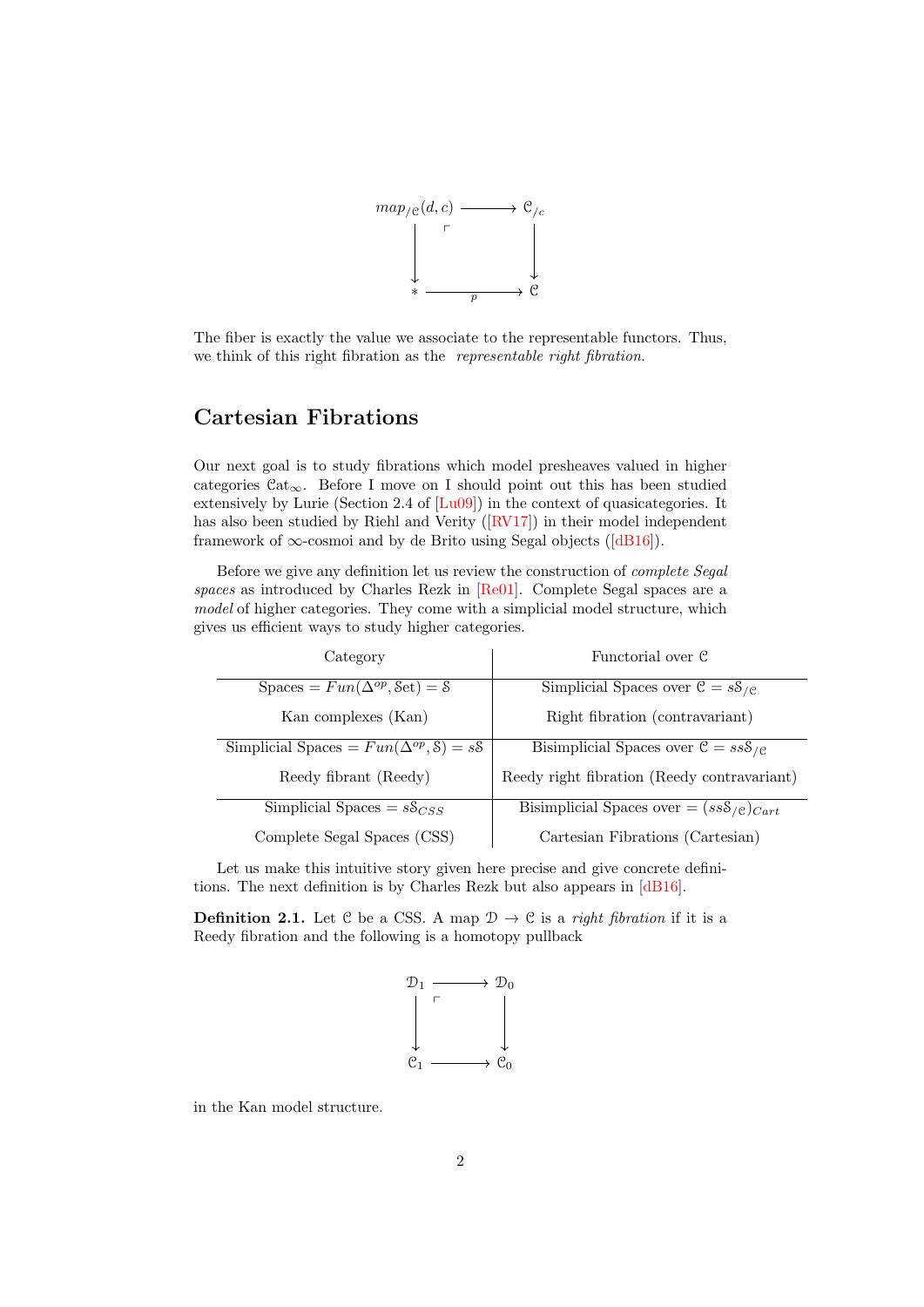Remark 2.2. This definition is quite non-intuitive. But it helps to see what happens when the base is a point. In that case the map  $\mathcal{D}_1 \rightarrow \mathcal{D}_0$  is an equivalence. As  $\mathcal D$  is a CSS this means  $\mathcal D$  is a higher groupoid, so just a space. Thus the fiber over any right fibration is just a space, which is exactly what we expected.

Let's generalize this

**Definition 2.3.** Let C be a CSS. A map of *bisimplicial spaces*  $\mathcal{R} \to \mathcal{C}$  is a Reedy right fibration if it is a bisimplicial Reedy fibration and it is a level-wise right fibration, meaning that for each k the map  $\mathcal{R}_k \to \mathcal{C}$  is a right fibration



Remark 2.4. As expected a Reedy right fibration models presheaves valued in Reedy fibrant simplicial spaces. This can be checked by looking at Reedy right fibrations over the point.

**Definition 2.5.** A Reedy right fibration  $\mathcal{R} \to \mathcal{C}$  is a *Cartesian fibration* if it satisfies the

1. Segal Condition: The maps

$$
\mathcal{R}_k \to \mathcal{R}_1 \times_{\mathcal{R}_0} \dots \times_{\mathcal{R}_0} \mathcal{R}_1
$$

are Reedy equivalences for  $k \geq 2$ .

2. Completeness Condition: The map

$$
\mathcal{R}_3 \times_{\mathcal{R}_1 \times_{\mathcal{R}_0} \mathcal{R}_1 \times_{\mathcal{R}_0} \mathcal{R}_1} \mathcal{R}_1 \to \mathcal{R}_0
$$

is a Reedy equivalence.

Remark 2.6. These two definitions come with a simplicial model structure on the category  $ss\delta_{\ell}$ .

#### Why?

Instead of now giving various theorems about this definition of a Cartesian fibration I will focus on reasons why it is interesting to study Cartesian fibrations using this new perspective.

(1) Separating Functoriality from the Values of the Functor: The process we described first makes our fibration into a functor valued in simplicial spaces and then modifies the image accordingly. This brings several benefits just by itself.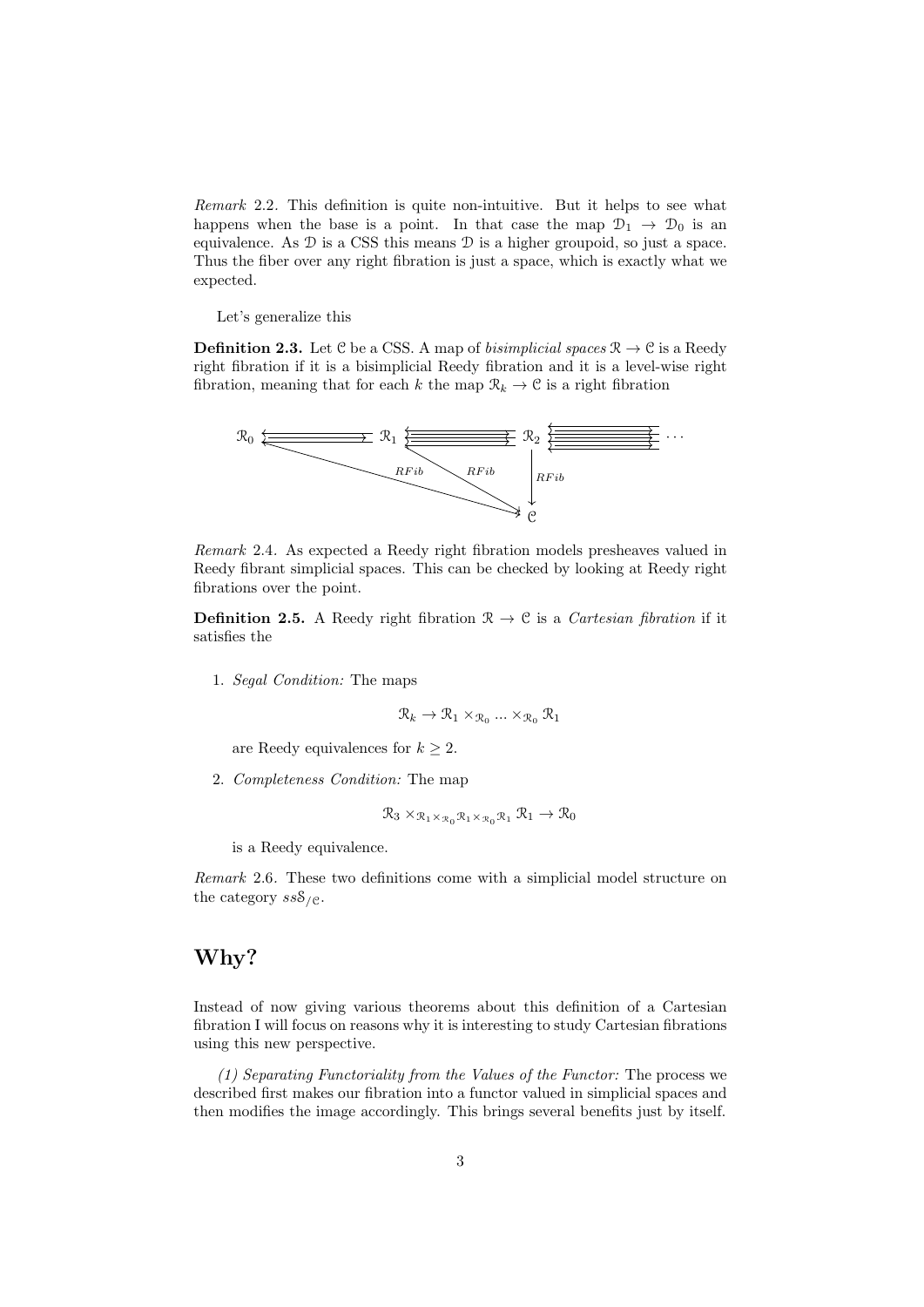- I It can make the definition of a Cartesian fibration more intuitive. If we understand right fibrations and complete Segal spaces, then this definition is a straightforward combination of those two.
- II It can be helpful in concrete computations. For example, when trying to build a Cartesian fibration out of arbitrary maps, we can split the tasks into more manageable pieces, namely one which makes a map into Reedy right fibration and then one which makes Reedy right fibration into a Cartesian fibration.
- III It can be generalized to presheaves valued in other categories. In particular, we can model presheaves valued in Segal spaces just by dropping the completeness condition from our Cartesian fibrations. Depending on need we should also be able to model presheaves valued in other categories.
- IV The level-wise nature allows us to generalize theorems about right fibrations to the Cartesian setting. For example in right fibrations we following theorem

**Theorem 3.1.** A map of simplicial spaces  $\mathcal{D} \to \mathcal{E}$  over  $\mathcal{C}$  is a contravariant equivalence if and only if for every object  $c \in \mathcal{C}$  the map

$$
\mathcal{C}_{c/} \times_{\mathcal{C}} \mathcal{D} \to \mathcal{C}_{c/} \times_{\mathcal{C}} \mathcal{E}
$$

is a diagonal Kan equivalence (the diagonal is a Kan equivalences).

Using the definitions above we can generalize that to following theorem

**Theorem 3.2.** A map of bisimplicial spaces  $\mathcal{D} \to \mathcal{E}$  over  $\mathcal{C}$  is a Cartesian equivalence if and only if for every object  $c \in \mathcal{C}$  the map

$$
\mathcal{C}_{c/}\times_{\mathcal{C}}\mathcal{D}\to\mathcal{C}_{c/}\times_{\mathcal{C}}\mathcal{E}
$$

is a diagonal CSS equivalence (the diagonal is a CSS equivalences).

(2) Representability: Having these tools we can define representable Reedy right fibrations and representable Cartesian Fibrations.

**Definition 3.3.** Let  $C$  be a CSS. A simplicial object is a map  $x_{\bullet}: \mathcal{N}(\Delta^{op}) \to \mathcal{C}$ . The collection of those form a CSS  $s$ C.

**Theorem 3.4.** For every simplicial object  $x_{\bullet}$  we can define a Reedy right fibration, denoted by  $\mathfrak{C}_{/x_{\bullet}}$  that is level-wise equivalent to the representable right fibration  $\mathfrak{C}_{/x_k}$ .

Remark 3.5. Looking at the fiber over  $c$  we get the simplicial space

$$
map_{/\mathcal{C}}(y,x_0) \Longleftrightarrow map_{/\mathcal{C}}(y,x_1) \Longleftrightarrow map_{/\mathcal{C}}(y,x_2) \Longleftrightarrow \cdots
$$

This definition comes with its own Yoneda lemma

**Theorem 3.6.** For two simplicial objects  $x_{\bullet}$  and  $y_{\bullet}$ , there is an equivalence

$$
Map_{/\mathcal{C}}(\mathcal{C}_{/x_{\bullet}}, \mathcal{C}_{/y_{\bullet}}) \xrightarrow{\simeq} map_{/s\mathcal{C}}(x_{\bullet}, y_{\bullet})
$$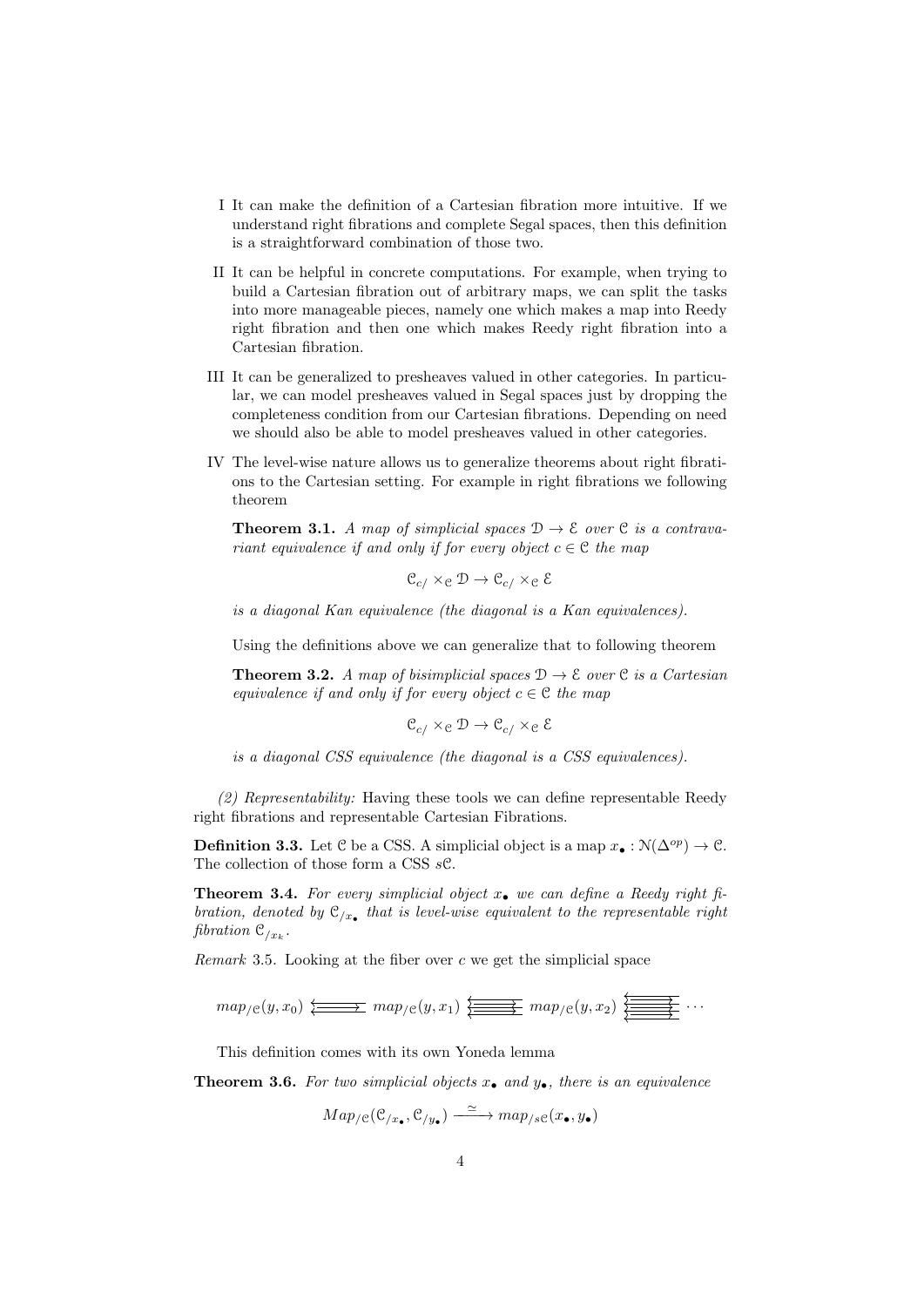Remark 3.7. The Reedy right fibration might not be a Cartesian fibration. For that we need extra conditions on the simplicial object.

**Definition 3.8.** Let  $C$  be a CSS with finite limits. A *complete Segal object* is a simplicial object that satisfies the complete Segal condition.

**Theorem 3.9.** The Reedy right fibration  $X_{/x_{\bullet}}$  is a Cartesian fibration if and only if  $x_{\bullet}$  is a CSO.

Obviously the Yoneda lemma still holds in this restricted case.

So, what is all of this good for?

I First of all it gives us an effective tool to study complete Segal objects. As an example if I want to define an adjunction of complete Segal objects I can just define it as following diagram



where the middle map is a Cartesian and coCartesian fibration and the squares are homotopy pullback squares.

II Moreover, it allows us to talk about "representable functors" in a more advanced way than was possible before. For example, if C is a CSS with finite limits then the map  $t: \mathcal{C}^{F(1)} \to \mathcal{C}$  is a Cartesian fibration (here I am avoiding bisimplicial notation on purpose to simplify things). It represents the functor

$$
\mathcal{C}^{op} \to \mathcal{C}at_{\infty}
$$

$$
c \longmapsto \mathcal{C}_{/c}
$$

We also have a functor that "forgets" all the additional categorical structure and just leaves us with the underlying space, which is called core. Composing those I get a functor

$$
\mathcal{C}^{op} \to \mathcal{C}at_{\infty} \to \mathcal{S}
$$

$$
c \longmapsto \mathcal{C}_{/c} \to (\mathcal{C}_{/c})^{core}
$$

So we get a functor into spaces. Representability of this functor is quite interesting as it gives us a notion of an object classifier i.e. an object such that

$$
(\mathcal{C}_{/c})^{core} \simeq map(c, \Omega)
$$

Notice in order to get here we simplified our functor to be able to represent it in the first place. Having a definition of a representable Cartesian fibration we can talk about representability of the original Cartesian fibration. As object classifiers play a prominent role in topos theory, this might have interesting implications in the study of higher topoi.